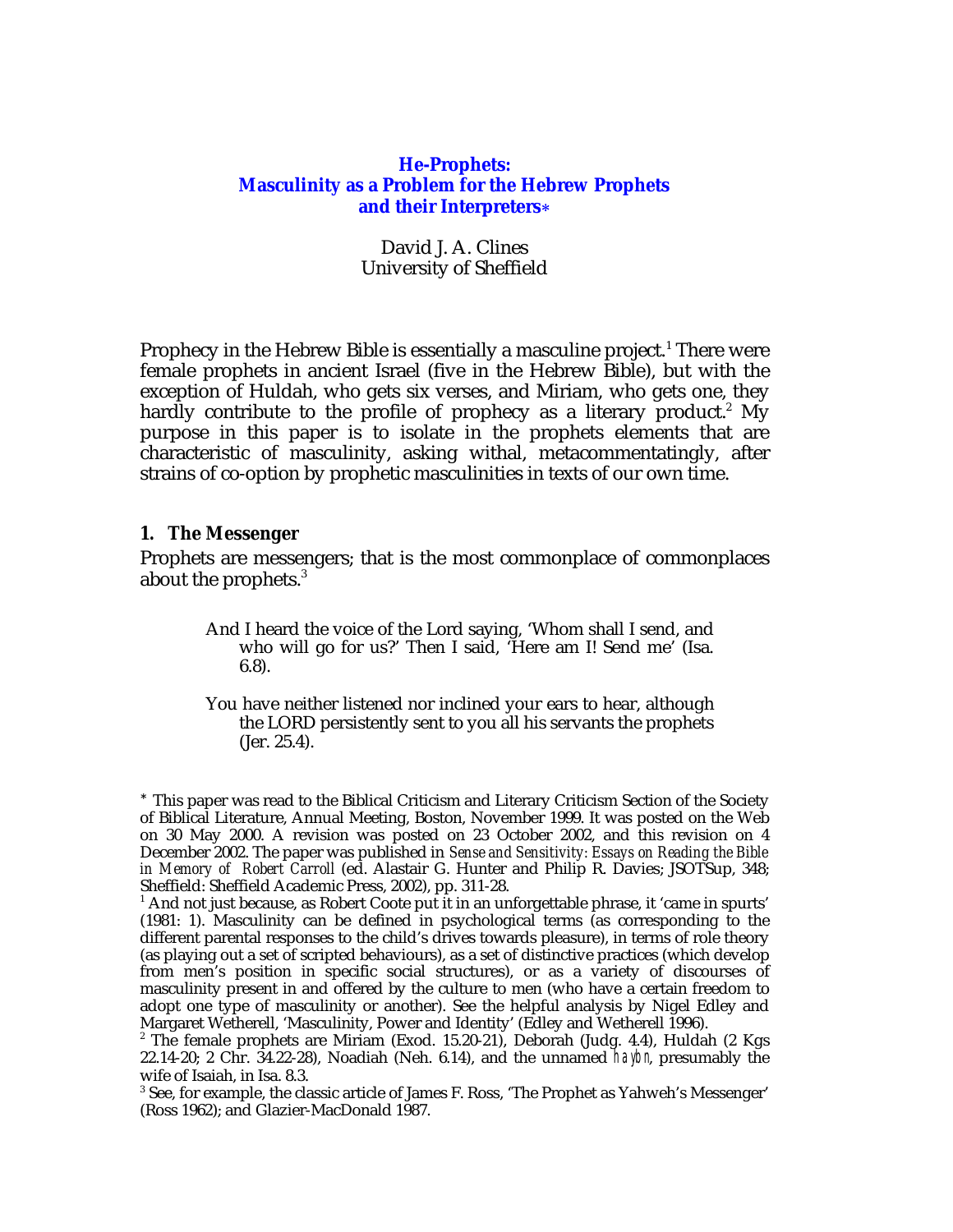It is the implication of the prophetic formula 'Thus saith the Lord', as all the form critics point out. What they do not point out, however, is that messengers in the world of the Bible are males. Women do not travel; their place is in the home.<sup>4</sup>

I draw two conclusions already: (a) this central metaphor for the prophetic role is inescapably gendered, and (b) no one notices.

# **2. Strength**

Strength is not in itself a marker of masculine discourse; women too want strong bones, strong glass in their car windows, strong friendships, and, at the end of a hard day at the office, a good strong drink. But when you find an intense concentration of the language of strength in a text, you may properly form the suspicion that you are in the realm of the masculine, $5$ since strength is the primary quality for men and boys of whatever culture, $6$ and they talk about strength in the Old Testament all the time. Here is a prophetic text that revolves about the language of strength:

> Behold, the *Lord* (ydna) Yahweh comes as a *mighty man* (Q<sub>Z</sub>j), and his *arm* ([wrz, i.e. power) *rules* for him. When he brings out the *army* (abx) of heaven by number, calling them all by name, by the *greatness* (br) of his *might* (µynwa), and because he is *strong* ( yma) in *power* (*j* k) not one is missing. He gives *power* (*j* k) to the faint, and to those who have no *might* (µynwa) he increases *strength* (hmx[). Those who wait for Yahweh shall renew their *strength* (jk) (Isa 40.10, 26, 29, 31).

This is a prophetic *encouragement* to its hearers, that is how it sets itself forward; it assumes that you will agree that weakness is bad and that strength is a most desirable quality, in humans as well as in God, that if you do not have enough strength, you can acquire it from God's surplus strength.

The power of this God of Israel is worshipped by the prophets; here are some examples:

> There is none like thee, O Yahweh; thou art great, and thy name is great in might (Jer. 10.6).

> I am a great King, says Yahweh, Lord of Fighting Men, and my name is feared among the nations (Mal. 1.14).

<sup>&</sup>lt;sup>4</sup> While women may journey with their menfolk from Egypt to Canaan, or be carried into exile, or accompany their husband on a trip to Jerusalem, it is hard to find a single case of a lone travelling woman in the Bible.

<sup>5</sup> This fact is not recognized even by the most up-to-date and Foucauldian studies of power in biblical literature; cf. Polaski 1999, which does not seem to invoke the concept of the masculine at all. See further, Brittan 1989.

<sup>6</sup> Cf. Edley and Wetherell 1996: 117: '[A]ny adequate theory of men and masculinity has to have the concept of *power* at its centre'.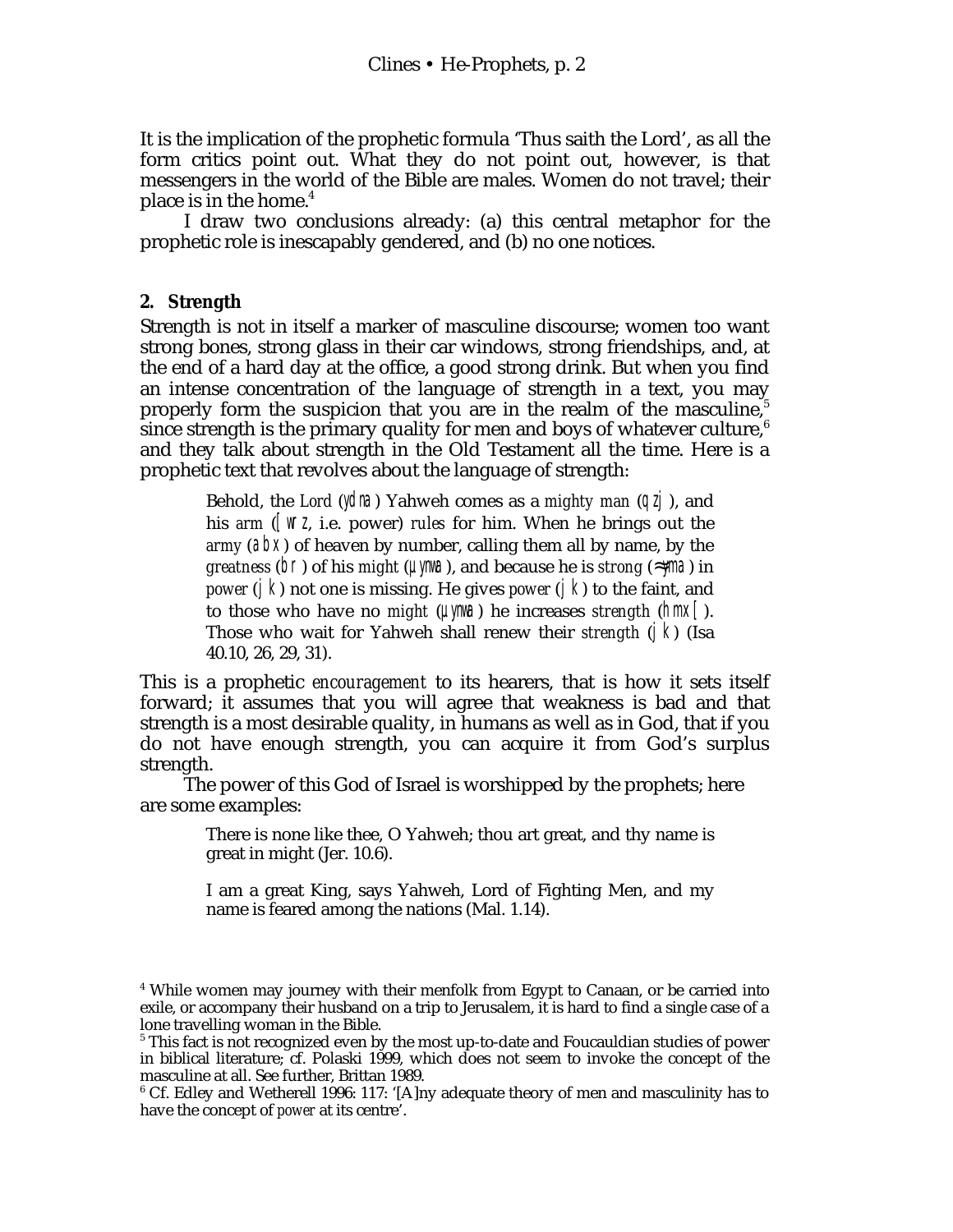The accoutrements of power surround this divine figure: he is kitted out with a hard and great and strong sword (Isa. 27.1), his arm is strong (Isa. 51.9; Jer. 21.5) and so is his hand (Isa. 8.11; Jer 32.21; Ezek. 3.14), arm and hand both outstretched in power (Jer. 21.5; 32.21; Ezek. 20.33, 34).

Naturally, the prophets of such a male God of power inevitably view their office as an exercise of power:

> But as for me, I am filled with power  $(i, k)$ , with the spirit of the LORD, with authority ( $f$  $\beta$  $\vee$ m) and with might ( $h$  $\Gamma$  $\beta$  $\varphi$ ); To declare to Jacob his crimes and to Israel his sins (Mic. 3.8 NAB).

Or if the prophets imagine an ideal human figure, one upon whom the Spirit of Yahweh may rest, for example, strength cannot be missing from the picture. So upon the ideal ruler in Isaiah there rests the spirit of wisdom and understanding, the spirit of counsel and *might* (hrwbg), the spirit of knowledge and the fear of Yahweh (Isa 11.2). It is a ruler who is humane and religious, with intellectual virtues—but, oh yes, *strong*. That was not forgotten. Or if it is the Manservant of Yahweh in Isaiah 53 (as we should no doubt always translate hwhy  $db$ , since  $db$  is gendered), he cannot be a success if he is not at the end found dividing spoil with the strong, himself one of them (Isa. 53.12).

Are there for the prophets no values in what might be perceived as 'weakness'? Are there any alternatives to the traditional or hegemonic masculinity? What of patience and calm, of quietness and trust? They are indeed virtues, but they are not ends in themselves. If the prophet says, 'in quietness and in trust shall be your strength' (Isa. 30.15), he means that strength is his ideal, and that quietness and trust are ways of achieving the ideal. It esteems quietness but it honours strength more.<sup>7</sup>

#### **3. Violence**

Masculine strength can be used for pacific and salvific purposes, but it is no secret that male strength is typically on display when it is being used aggressively, for fighting with other males and for killing them.

Prophets, no doubt, are on the whole pretty harmless individuals, physically speaking (I mean the 'writing' prophets, not the Elijahs). Their aggression is expressed verbally, and they do not mince words. In the prophets, there are more occurrences of words for *destroy* and *break* (318) than there are of *Jerusalem* (248), more for *die* and *death* (158) than for *spirit* (155), more for *fire* (154) than for *holy* and *holiness* and *sanctify* (146), more for *anger*, *angry* and *wrath* (193) than for *voice* (174) or *soul* (158) or *prophet* (156), 50% more for *evil* (66) than for *good* (40). There are 50 *woes* (ywh) in the prophets, more cursing (31) than blessing (29).

<sup>7</sup> I made a similar point about Paul's phrase, 'when I am weak, then am I strong' (2 Cor. 12.10) in my paper 'Paul, the Invisible Man' (Clines: forthcoming). I am delighted to discover that Isa. 30.15 is the motto of the Israeli Military College in Haifa and Tel Aviv (my thanks to John F.A. Sawyer for the information); we may be sure that such an institution is not harbouring any namby-pamby construction of masculinity.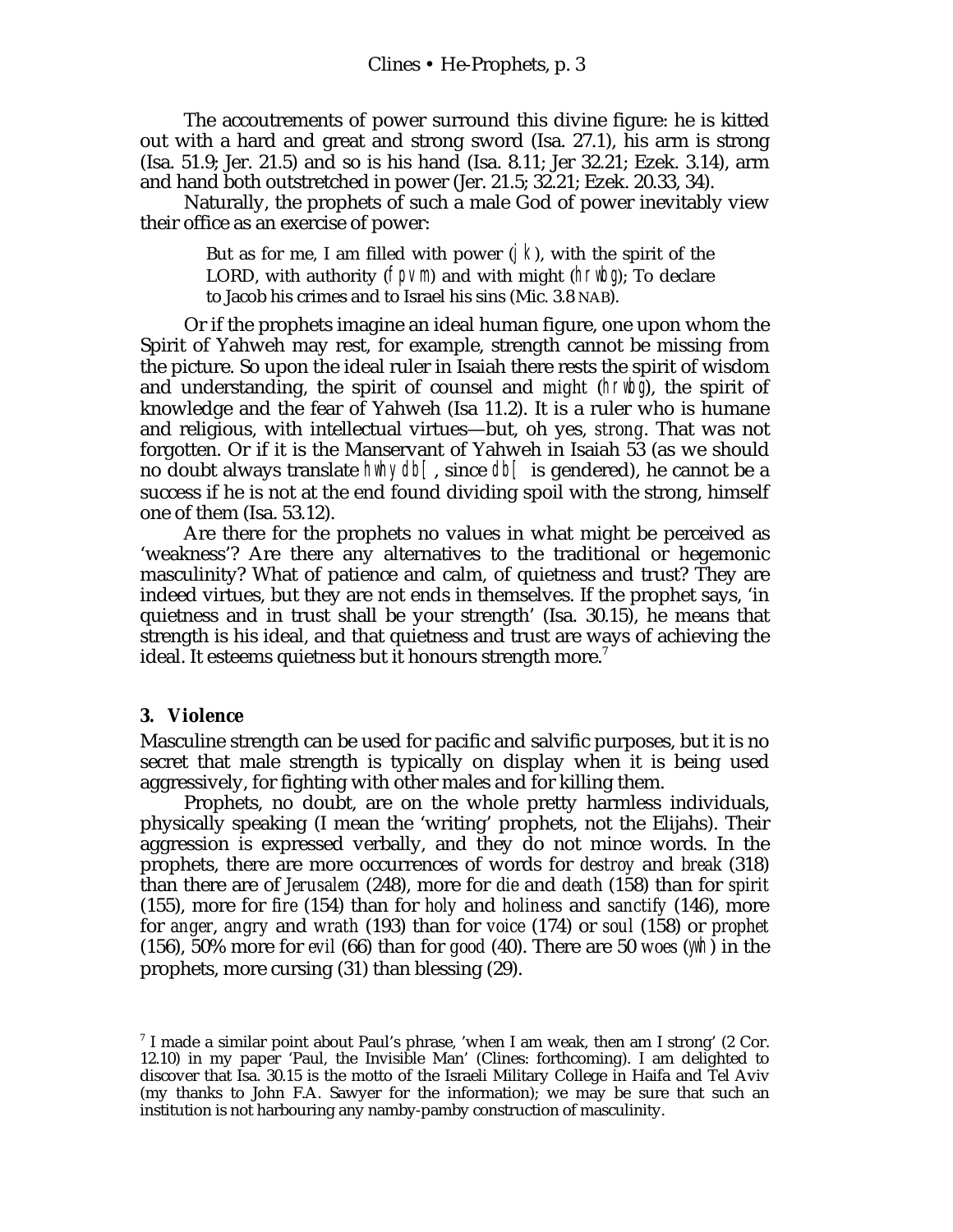The speaking, 'writing', prophets themselves will not harm a fly, as far as we can tell, but open a prophetic book at random and you will find such sentences as these:

> Woe to my worthless shepherd … May the sword smite his arm and his right eye! Let his arm be wholly withered, his right eye utterly blinded! (Zech. 11.17)

Behold, I am against you, says Yahweh, Lord of Fighting Men, and I will burn your chariots in smoke, and the sword shall devour your young lions (Nah. 2.13).

You are my hammer and weapon of war; with you I break nations in pieces; with you I destroy kingdoms. with you I break in pieces the horse and his rider; with you I break in pieces the chariot and the charioteer; with you I break in pieces man and woman; with you I break in pieces the old man and the youth; with you I break in pieces the young man and the maiden; with you I break in pieces the shepherd and his flock; with you I break in pieces the farmer and his team; with you I break in pieces governors and commanders (Jer. 51.20-23)

Then there is the pornography of the prophets, sex without eros, the pornography of perverse pleasure, the sadism of verbal violence against women.<sup>8</sup>

And there is, supremely, the divine violence, for the divine male is above all the fighter and the killer. 'Yahweh God of Fighting Men' is his favourite title, according to the prophets: 2117 occurrences of Yahweh, 236 of Yahweh Sebaoth (only 23 occurrences outside the prophetic books). Fascinating how the 'divine warrior' has become so frequented a topos in (male) scholarly literature,<sup>9</sup> how severely objective is the scholarly language of the history of traditions, and how rarely the ethical problem of a killer God comes to the surface (that is of course the province of pacifists).

Here is a typical notation of the theme:

The understanding of God as a warrior is grounded in the origins of biblical religion. The image of the divine warrior dominates the oldest Israelite poetry, remains a frequent characterization of God throughout the biblical period, and gains a new prominence in the apocalyptic literature of both Jewish and Christian communities.<sup>10</sup>

<sup>8</sup> On the subject, see, among others, Bauer 1998; Brenner 1993, 1996, 1997; Carroll 1995; Exum 1995, 1996: 101-28; Selvidge, 1996; Setel 1993; Törnkvist 1998.

<sup>9</sup> Cf., for example, Miller 1973; Yoder Neufeld 1997; Brettler 1993; Klingbeil 1999; Longman and Reid 1995; Wright 1992.

<sup>&</sup>lt;sup>10</sup> Hiebert 1992: 876.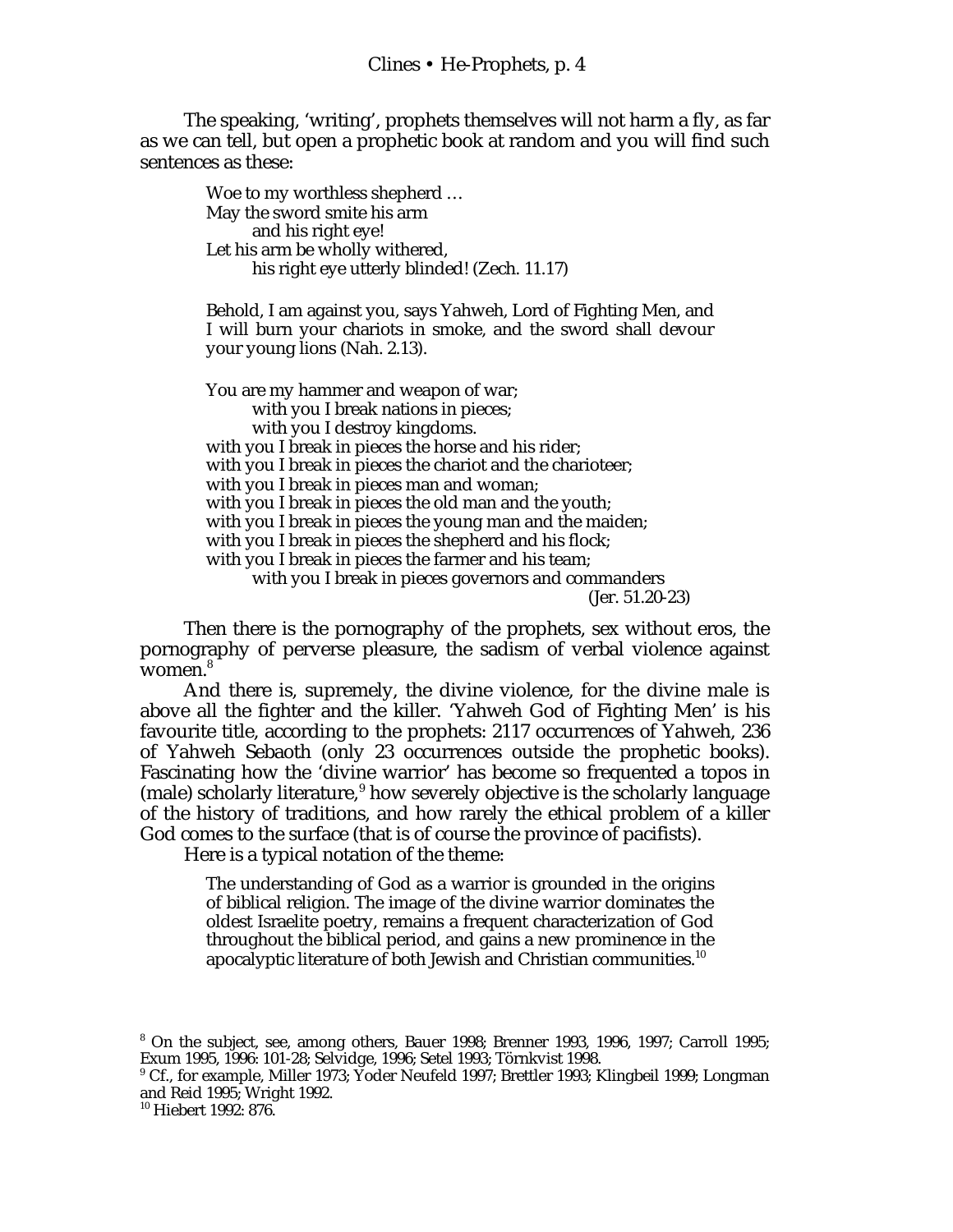Israel's prophets shared the tribal and royal conception of God as a warrior whose involvement in military engagements determined their outcome and preserved or destroyed nations … The fervent concern for justice among Israel's prophets, however, gave a unique emphasis to their apprehension of the kinds of warfare in which the divine warrior was engaged. For the prophets, the divine warrior entered military conflicts against any nation characterized by injustice and political hubris. Thus prophetic circles associated the warfare of God with the divine maintenance of justice in the world, a justice which would eventuate ultimately in the abolition of war and the reign of peace. $^{11}$ 

Please note that (1) if the conception of God as warrior is 'grounded in the origins of biblical religion', biblical religion itself might be undermined if it were to be surgically extracted from it, (2) that if it 'dominates' the oldest Israelite poetry (and remember, in biblical scholarship, old = authentic), remains frequent throughout the Bible, and even so manages to gain a 'new prominence' in the (presumptively climactic and supersessive) religion of Christianity, it is to be applauded, (3) once the warfare of God can be connected with the maintenance of justice and the Great Lie of the 'war to end war' can be invoked, only an enemy of peace could find a unkind word to say against it, and (4) caught up into a utopian vision of the 'abolition of war and the reign of peace' the quintessential masculinity of the idealization of violence can be totally ignored. $12$ 

# **4. Honour**

A fourth area where I would look for male assumptions in the prophets is the matter of honour. It is a key concept in Mediterranean culture, as many recent writers have been pointing out;<sup>13</sup> some would go as far as to call ancient Israel essentially an 'honour–shame' culture. But it is more correctly defined as a patriarchal culture, the concern with honour being an instanciation of male values. The cultural anthropologists concur: '[H]onor is a value embodied by adult males'; 'Honour is bound up with male ideology'.<sup>14</sup>

What is honour? It is a recognition by the group of the status of a male. It is a competitive matter, for a man's honour ranking is relative to those of all the other males in his group. It is constantly open to challenge, and a man with honour always has to be prepared to defend it.<sup>15</sup>

Honour is essential for male identity. There is hardly a place in the Hebrew Bible where a woman has honour (though a woman, who normally has zero honour in the male world, can be *shamed* or *dishonoured*, i.e. can

<sup>&</sup>lt;sup>11</sup> Hiebert 1992: 878.

<sup>&</sup>lt;sup>12</sup> Thomas Römer speaks of the 'disarmament' or 'demilitarization' of the warrior god by Deuteronomistic editing that 'counterbalances' the tradition of Yahweh as a God of conquest (Römer 1996:  $\overline{87}$ ) but, as the quotation above from Hiebert shows, a picture of a pacific future need not in the least countervail against the image of the warrior God, but may in fact be its ultimate justification.

<sup>13</sup> See Peristiany 1965; Finley 1962; Adkins 1960; Cairns 1993.

<sup>14</sup> Wikan 1984.

<sup>15</sup> Cf. Moxnes1993: 168.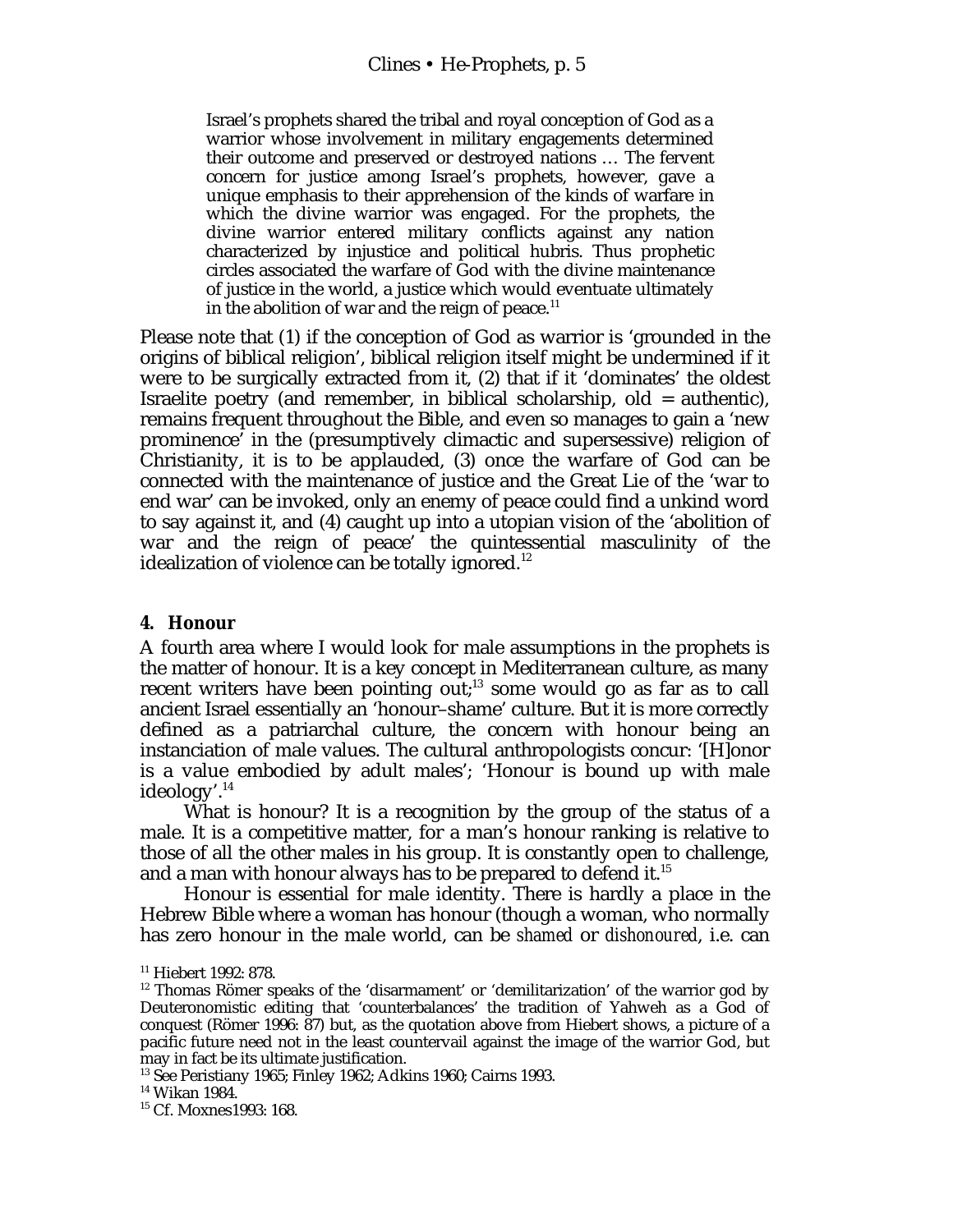have negative honour, honour less than zero, for example by being widowed, losing her sons, or not being married.<sup>16</sup> It is males who *need* and seek honour, the social esteem awarded to males both human and divine.<sup>17</sup>

Without honour, a male is 'shamed'. Defeat in battle is automatically shame for a land's soldiers (Zech. 10.5), its inhabitants (Jer. 9.19) and its deities (Jer. 50.2); not being able to produce what is expected of one (crops from a farmer [Jer. 14.4], prophecies from a seer [Mic. 3.7]) is a shame. A thief is shamed when he is caught (Jer. 2.26): not that he is subjectively 'ashamed' (he may be), but he is defeated, he has failed, and that is the shame.

dwbk, which is 'honour', is sometimes translated 'glory', especially when it is Yahweh's honour, but I will always translate it 'honour', as it must be in Mal. 1.6:

> A son honours his father, and a servant his master. If then I am a father, where is my honour? And if I am a master, where is my fear? says Yahweh, Lord of Fighting Men, to you, O priests, who despise my name.

Among humans, a king has maximum honour, of course:

Yahweh is bringing against them the king of Assyria and all his honour (Isa. 8.7).

But such honour is outranked by that of the divine king, who says:

For my own sake, for my own sake, I act. How can I let myself be defamed? I will not yield my honour to another (Isa. 48.11).

Just to look at Isaiah alone, Yahweh's honour is foregrounded in these places among others:

> Yahweh, sitting on his throne, is surrounded by courtiers who cry out, 'The whole earth is full of his honour' (Isa. 6.3).

> The honour of Yahweh will be revealed when he brings the exiles back (Isa. 40.5).

He gives his honour to no one else (Isa. 42.8; 48.11).

 $16$  For widowhood as a shame, cf. Isa. 54.4 (the woman is of course Jerusalem, and not a real woman, but the language would presumably not be possible if a real widow did not suffer shame just for being a widow). A mother of seven sons is shamed  $(\forall \mathbb{I})$  and disgraced  $(\forall \mathbb{I})$ when all her sons are killed in battle (Jer. 15.9).

The only texts about women's honour are these: (1) Exod. 20.12 and Deut. 5.16 call upon sons to honour their father and mother. But it must be a different kind of honour for the mother than for the father; for the father's honour is a public one, attributed and assigned in a sphere in which mothers do not move. Or it may be that text means that one should honour one's father and not dishonour one's mother. (2) Isa. 66.11, where Jerusalem as a mother is said to have glory. Those who mourn for her will suck and be satisfied with her breasts of consolation; they should drain them out and delight themselves 'in the fullness of her glory' (hdwbk  $zy_1m$ ). If it turns out that women can have honour or glory, namely full breasts, this is nothing like the honour that men possess. Cf. also the idea that a woman's long hair is her honour (1 Cor 11.15).

<sup>17</sup> Certain objects also can be honoured or have honour, e.g. a forest and orchards (Isa. 10.18), Kedar (Isa. 21.16), Lebanon (Isa. 35.2), chariots (Isa. 22.18), the temple (Hag. 2.3, 7, 9), Ephraim (Hos. 9.11). Are they all within the male realm?, one wonders.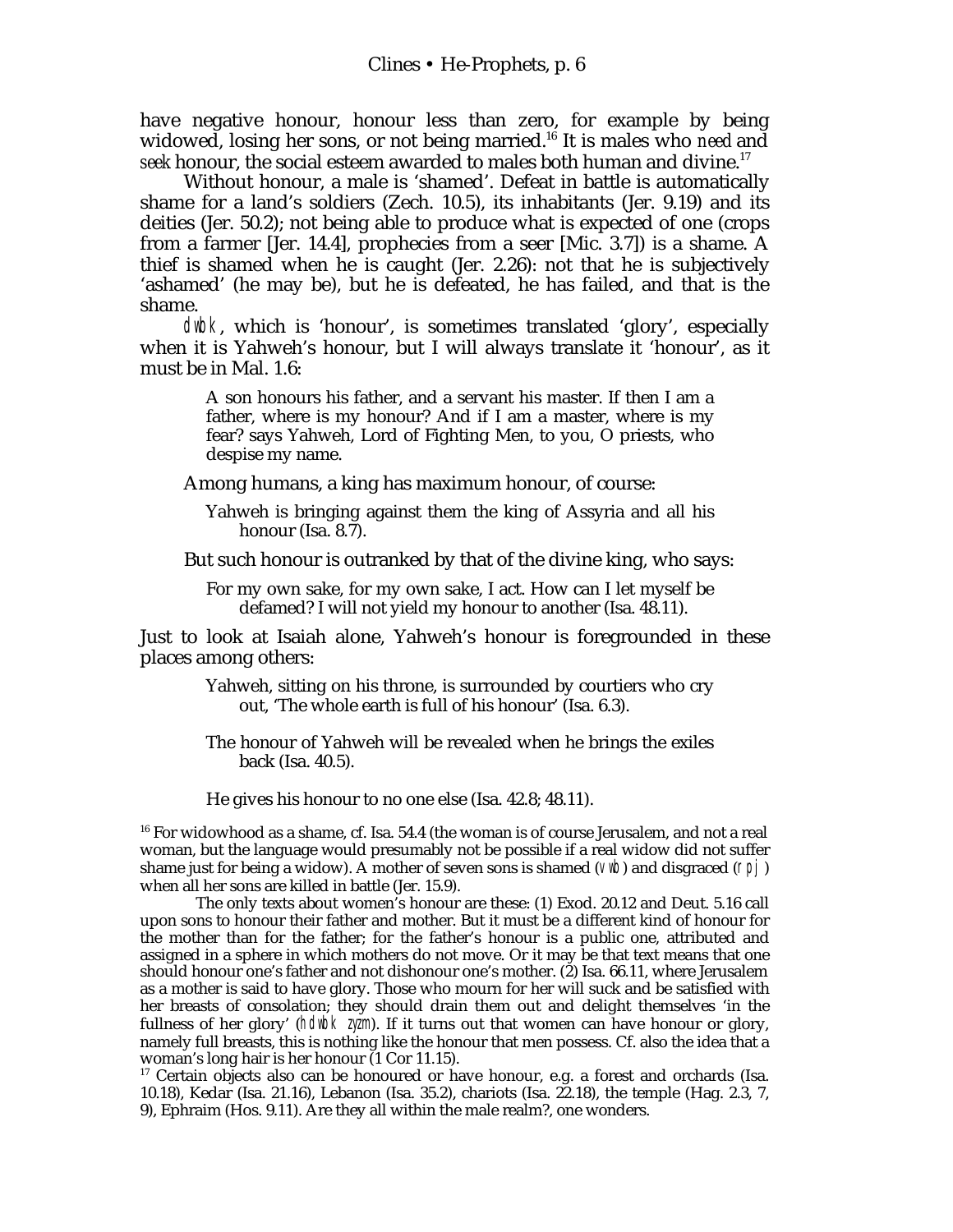He created humans for his own honour (Isa. 43.7).

Wherever it appears, the honour of Yahweh is the honour of a male, for that is the only kind of honour there is. Every time we encounter his honour, we must remind ourselves that we are moving in a male sphere, and that the prophet must stress Yahweh's honour because, as one male to another, that is the only way he knows of expressing his own esteem for the deity.

# **5. Holiness**

It is a strange but symbolically meaningful fact that vwdq never occurs in the feminine in the Hebrew Bible. Women cannot be holy, sanctified or consecrated. Not only are there no 'holy women', the adjective is not even used with any feminine noun.<sup>18</sup>

The sphere of holiness is exclusively male, which is what we should have expected anyway, since it is the essence of the male deity. So we should always translate, for example, the Isaianic term  $|$  arcy vwdq 'holy one of Israel' as 'holy male of Israel', of perhaps 'the Holy Israelite Male' (25 of its 31 occurrences in Isaiah).

What is holy in the prophets? God himself (Isa. 1.4; and c. 40 other occurrences), his name (Amos 2.7 and 7 other occurrences), his Spirit (Isa. 63.10 and 1 other occurrence), his words (Jer. 23.9), his arm (Isa. 52.10), his angels (Zech. 14.5), his temple and its objects (Jer. 51.51 and 37 other occurrences), his people and their seed (Isa. 62.12 and 3 other occurrences), his city (Isa. 52.1 and 2 other occurrences), his mountain (Isa. 11.9 and 15 other occurrences), his land (Zech. 2.12), his feasts (Isa. 30.29), his Sabbaths (Isa. 58.13), his highway (Isa. 35.8), his remnant in Jerusalem (Isa. 4.3). In short, nothing female, nothing domestic, nothing from the realm of the moral, nothing outside the sphere of the male God himself and the objects and practices of his cult is holy here.

## **6. Women**

Yet another indication of a male text is the attitude taken toward women. If in any text women are despised, or feared, or threatened, or blamed, or abused, or trivialized, or stereotyped, or marginalized, or humiliated, or ignored, it is *prima facie* evidence that it is a male text.

Women are *despised* in

And seven women shall take hold of one man in that day, saying, 'We will eat our own bread and wear our own clothes, only let us be called by your name; take away our reproach' (Isa. 4.1).

Not to have a husband is automatically a reproach; here women are represented as making pathetic and ludicrous attempts to avoid shame.

Women are *threatened* in

The LORD said: Because the daughters of Zion are haughty and walk with outstretched necks, glancing wantonly with their eyes, mincing along as they go, tinkling with their feet; the Lord will

<sup>18</sup> If you want to say 'holy city' in Hebrew, you must say 'city of holiness' ( $\forall$ dq r $\forall$ [), as in Neh. 11.1, 18; Isa. 48.2; Dan. 9.24 (the only occurrences).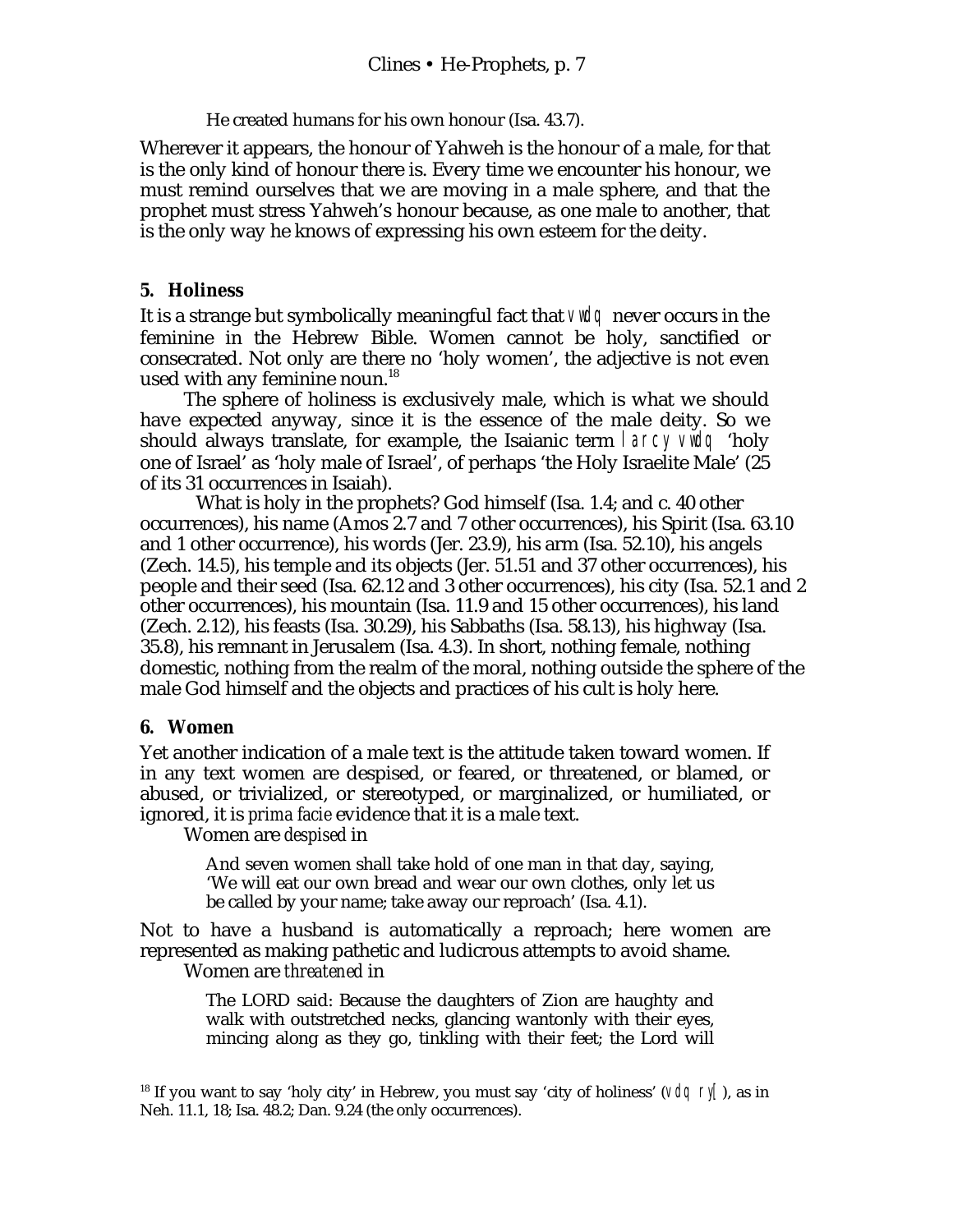smite with a scab the heads of the daughters of Zion, and the LORD will lay bare their secret parts (Isa. 3.16-17).

Usually in the prophets threats against women are threats of punishment against their men, as for example in the famous cases of Amaziah's wife who is to become a harlot in Bethel because her husband has tangled with Amos (Amos  $7.17$ ),<sup>19</sup> but here, though it hardly an advance, the women are wholly responsible for their own punishment.

Women are *blamed* in

In that day the Lord will take away the finery of the anklets, the headbands, and the crescents; the pendants, the bracelets, and the scarfs; the headdresses, the armlets, the sashes, the perfume boxes, and the amulets; the signet rings and nose rings; the festal robes, the mantles, the cloaks, and the handbags; the garments of gauze, the linen garments, the turbans, and the veils. Instead of perfume there will be rottenness; and instead of a girdle, a rope; and instead of well-set hair, baldness; and instead of a rich robe, a girding of sackcloth; instead of beauty, shame (Isa. 3.18-24).

Women's clothing is clearly very wicked (probably because men are uncontrollably attracted by nose rings and handbags), $20$  and Yahweh will need to personally remove it, item by item, since shaming a woman by stripping her naked is a recognized divine method of punishing her for overdressing (cf. Hos. 2.5, 11-12) The perversity of the prophet is embarrassingly transparent.

Women are *feared* in

And he who is left in Zion and remains in Jerusalem will be called holy, every one who has been recorded for life in Jerusalem, when the Lord shall have washed away the filth of the daughters of Zion and cleansed the bloodstains of Jerusalem from its midst by a spirit of judgment and by a spirit of burning (Isa. 4.3-4).

<sup>19</sup> Cf. Job's wife whom he curses to suffer a similar fate should *he* allow himself to be seduced by another woman (Job 31.10).

 $^{20}$  Not so, says Wildberger (1991: 147), quoting Budde: 'It is definitely not correct to say that Isaiah is indignant about clothing customs as such … since one presumes that Isaiah would certainly have been able to find all these effects in his wife's wardrobe' (and we must presume that the prophet could hardly have waxed indignant about his own wife's trinkets, even though the image of the prophet poking about in his wife's wardrobe might raise an eyebrow). No, this is not an authentic Isaian passage, since 'it is … most unlikely that he would have put in the time and effort to assemble such a list' (for why would a real man, a prophet with high affairs of state on his mind [cf. p. 148], waste his time with trivia like women's clothing?). 'In and of itself', of course, 'beautiful clothes, with the accompanying decorative touches, could give expression to the naïve, natural joy of an Oriental wife who wanted to adorn herself' (such adornment being, any man will tell you, childlike and naïve). But that is not the issue here; what is under judgment is not the clothing but the *lifestyle* of the Jerusalem women which is 'a symptom of the drive to be important'—and readers will know how unbecoming such a drive is in a woman. That lifestyle 'reveals a haughtiness in which one is so wrapped up in human affairs that there is no time left to bow down before God' (p. 156)—for obviously these women who are 'jingling with their foot bracelets' are not on their way to a prayer-meeting. The prophet and his commentator are of a common mind that women cannot be both pious and glamorous; they really disapprove of female adornment—which is to say, they fear it.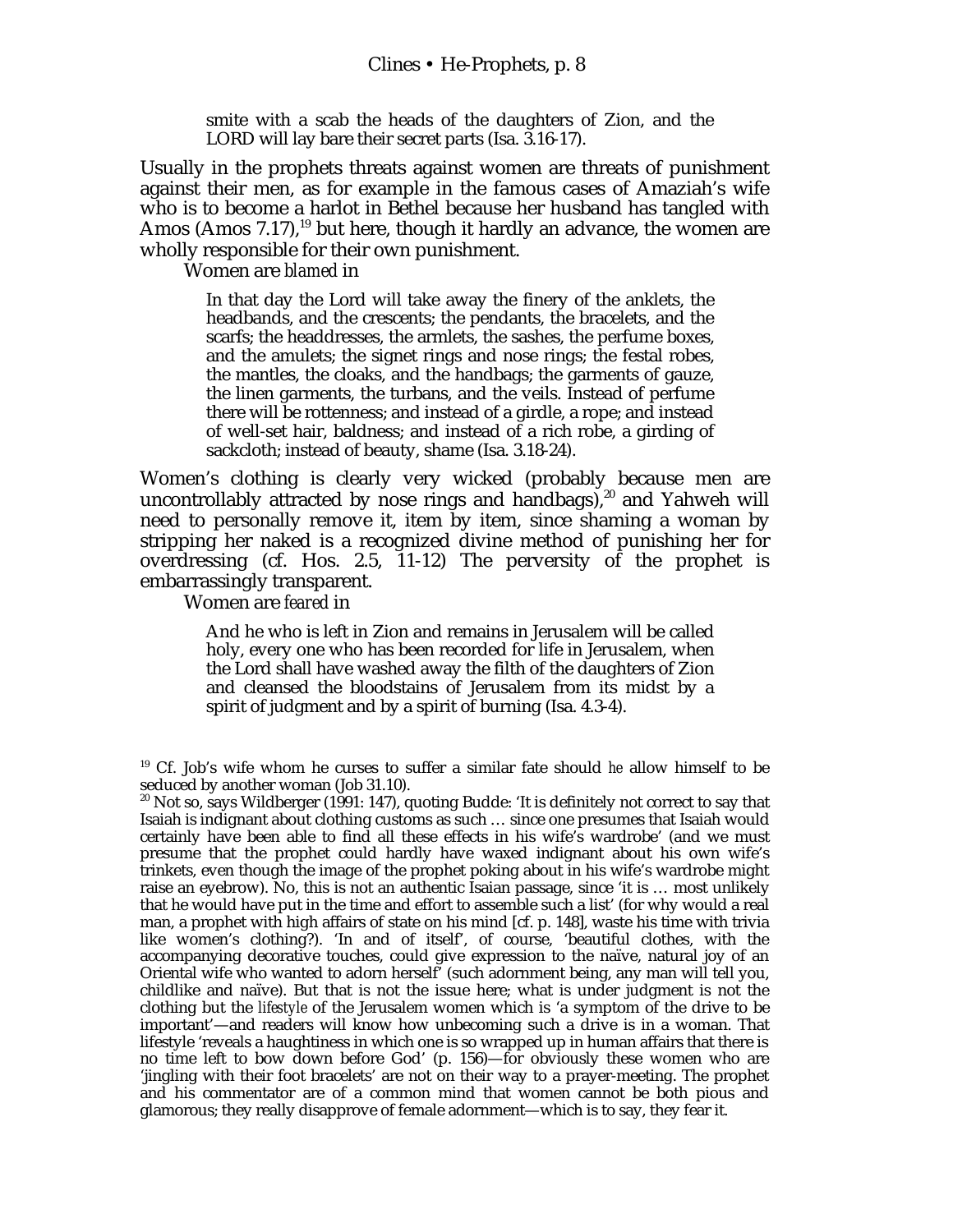If male holiness is only possible when female 'filth' has been washed away (no mention of male 'filth'),<sup>21</sup> female filth is plainly dangerous and fearful.

Women are *stereotyped* in the standardized depictions of them as mothers, for example:

> Pangs and agony will seize them; they will be in anguish like a woman in travail (Isa. 13.8)

> Therefore my loins are filled with anguish; pangs have seized me, like the pangs of a woman in travail; I am bowed down so that I cannot hear, I am dismayed so that I cannot see (Isa. 21.3; cf. also 7.14; 26.17; 42.14; 45.10; 66.12-13).

Women are *abused* in

I will punish the world for its evil, and the wicked for their iniquity… Whoever is found will be thrust through, and whoever is caught will fall by the sword. Their infants will be dashed in pieces before their eyes; their houses will be plundered and their wives ravished (Isa. 13.11, 16-17).<sup>22</sup>

That is, while the punishment for a wicked man is to be killed with a sword, the punishment for a wicked woman is to be raped. If, on the other hand, the wicked women were to be slaughtered and the wicked men were to be raped one would suspect that it was not a male text.

Women are *trivialized* in

Like fluttering birds, like scattered nestlings, so are the daughters of Moab at the fords of the Arnon (Isa. 16.2).

In that day the Egyptians will be like women, and tremble with fear before the hand which the LORD of hosts shakes over them (Isa. 19.16).

Rise up, you women who are at ease, hear my voice; you complacent daughters, give ear to my speech. In little more than a year you will shudder, you complacent women; for the vintage will fail, the fruit harvest will not come. Tremble, you women who are at ease, shudder, you complacent ones; strip, and make yourselves bare, and gird sackcloth upon your loins (Isa. 32.9-11).

They are slight things, easily alarmed, not like Egyptians, who are of course all male. They have no conception of affairs of state, of how serious the political situation is: they are 'at ease' ( $\partial V$ ) and they are 'trusting' ( $t$ ll|  $\partial F$ ), just the sort of thing we should imagine Isaiah is deeply opposed to (if we overlooked 12.2; 14.30; 26.3; 32.17). This must be something that is good if men do it but bad if women do it.<sup>23</sup>

Women are *marginalized* in

 $21$  hax is sometimes 'excrement', but the fact that it is specifically the hax of the women suggests strongly that it is female impurity.

 $22$ <sup>22</sup> There is also abuse of the woman who personifies Babylon in 47.1-15, but I am not dealing with metaphorical women here.

 $^{23}$  Babylon, pictured as a woman, is also in trouble for 'trust' in 47.8'.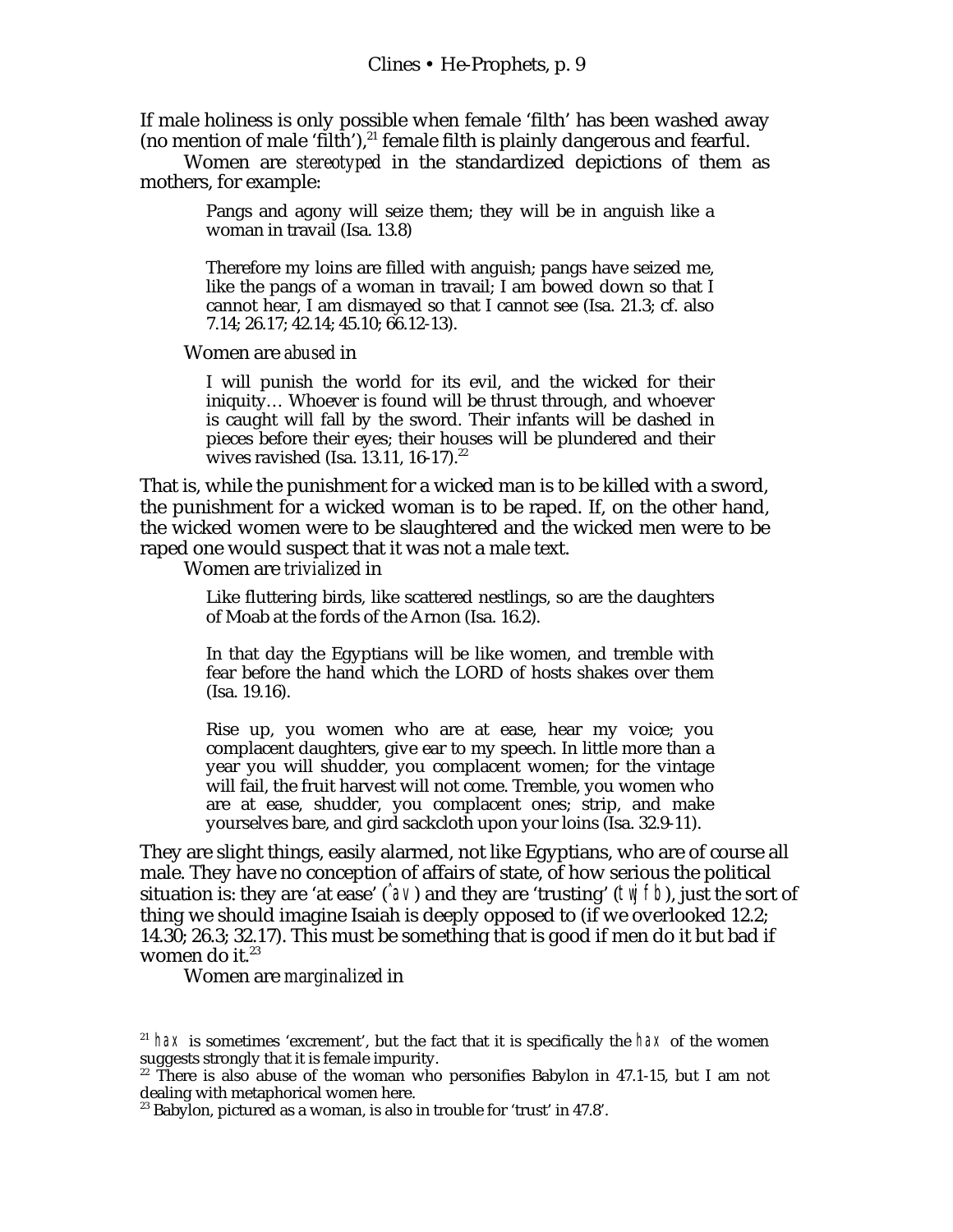My people—children are their oppressors, and women rule over them  $(Isa 3.12).<sup>24</sup>$ 

That is to say, women are regarded as so incompetent and defective that to have women ruling a society is a sure sign of social disorder and anarchy. Women are *humiliated* in

> Can a woman forget her sucking child, that she should have no compassion on the son of her womb? Even these may forget, yet I will not forget you (Isa. 49.15).

Since women have little purpose in existing except to have children, it is rather humiliating to women to suggest that even in their primary function of childcare they have to take second place to the Almighty.

Oh, women are *ignored* everywhere else. Above I have listed *all* the references to women in Isaiah (real women, not cities or countries personified as women, or ballast variants<sup>25</sup> to men),  $^{26}$  constituting much less than 1% of the book of Isaiah. It isn't much of a recognition of women, but taken together the meaning of these references is clear enough: women, though fundamentally unclean, are a source of dangerous temptation for men; they are weak, and scream a lot in childbirth. If they are wicked, they will be raped.

## **7. Standard-Bearing**

Ian Harris has drawn attention to an important social role men play, which he calls 'standard bearing':

> Men produce the world by promoting certain social standards that reflect the way they want the world to be … Male standard bearers strive to realize ethical standards, produce lasting creations, improve the world, and devote themselves to excellence. Standard bearers reflect concern for higher order needs, not just survival. They derive a sense of worth by fulfilling meaningful social roles and have an unselfish concern for others' well-being. Standard bearers take pride in living up to their moral precepts, so that when they finish their lives they can feel they have been of use (Harris 1995: 55-56).

Reading these lines, I imagine I am reading about the prophets. I draw attention to these elements:

(a) *The oracles against the foreign nations*. The prophets see themselves as global standard-bearers, responsible for assessing the moral standing of nations generally and for denouncing those that do not meet acceptable standards. They are applying the standards of 'international customary law' (Barton 1980), norms that would have 'embodied conventions hammered out in response to the pragmatics of routine life' (Hayes 1988: 58). In more poetic vein, the prophets see their people, in Isaiah's words, as a 'light of the

<sup>&</sup>lt;sup>24</sup> *BHS* and some commentators read  $UVC$  (propressors' (so too NJB) instead of  $UV$  /i: 'women'.

<sup>&</sup>lt;sup>25</sup> See Watson 1984: 344. I have commented on the phenomenon in my 'The Parallelism of Greater Precision: Notes from Isaiah 40 for a Theory of Hebrew Poetry' (Clines 1987).

<sup>&</sup>lt;sup>26</sup> I have omitted Isa. 24.2, perhaps the only text where women are mentioned by Isaiah without pejorative overtones.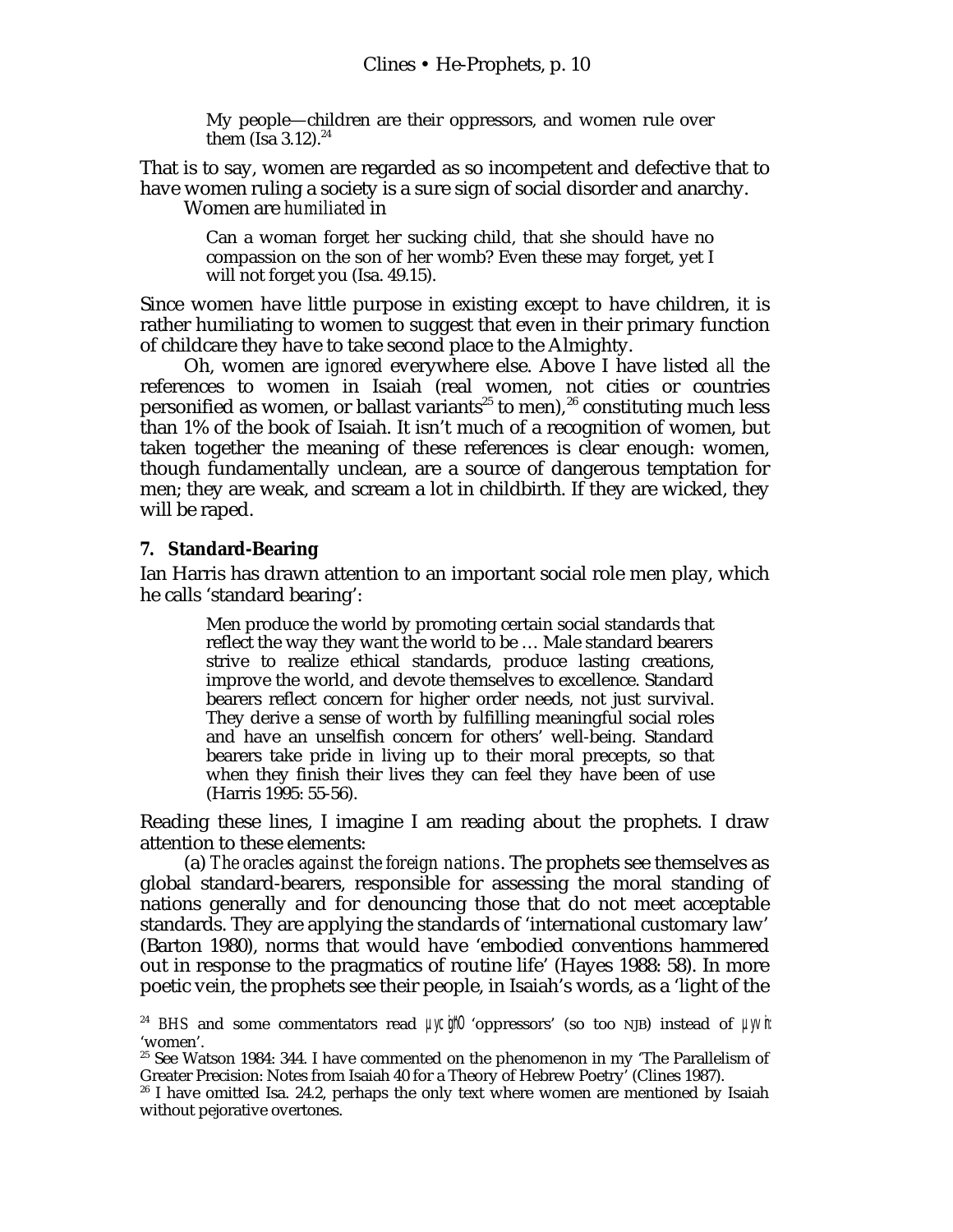nations' (Isa. 42.6; 49.6), perhaps as setting an ethical standard for other nations.

(b) *Prophecy and satire*. Like satire, prophecy's objective may be said to be to praise and to blame (more of the latter than the former, I should guess). Thomas Jemielity has drawn attention in this regard to the 'heavily censorious content of the canonical Hebrew prophets' (Jemielity 1992: 15).

(c) *Prophecy and tradition*. The prophets do not regard themselves as lone individuals who have just received a startlingly new word from Yahweh which they must pass on willy-nilly. If that is what Amos alleges (3.8), it certainly is not representative of the Hebrew prophets. As Clements puts it, even though the prophets were 'undoubtedly testifying to a particularly immediate consciousness of God', they 'appear to have been well aware that they stood in a prophetic tradition and fulfilled a particular role in the divine ministry to Israel' (Clements 1975: 39). They have a vision of themselves as standard-bearers, passing down an ethical and religious tradition from a former generation, one that they trust will survive their own lifetime.

(d) *The ethicization of politics*. It is of the essence of prophecy that it insists on reading the history of the prophets' own time, of their past and future as well, as a story of right and wrong. They have no space for historical causation, for everything is a moral matter, every historical event is a divine disclosure. A classic case is Amos's:

I gave you cleanness of teeth in all your cities, and lack of bread in all your places … And I also withheld the rain from you when there were still three months to the harvest; I would send rain on one city, and send no rain on another city… I sent among you a pestilence after the manner of Egypt; I killed your young men with the sword; I overthrew some of you, as when God overthrew Sodom and Gomorrah, and you were like a brand snatched from the fire;

yet you did not return to me, says the LORD (Amos 4.6-7, 10-11).

Famine, plague, defeat—all are acts of God, and all are summonses to moral behaviour. This single-minded concentration on the ethical, on ethical excellence to boot, is the mark of the standard-bearer, and proof again of the masculine formation of the prophets.

It is not only the prophets themselves who are standard-bearers; those who study and research, teach and preach the prophets often see themselves as carrying on the standard-bearing role of the prophets. Just one citation, from James Crenshaw, will make the point:

> Careful study of the Book of Jeremiah helps us to remain faithful to the prophet's legacy by learning from him to weigh the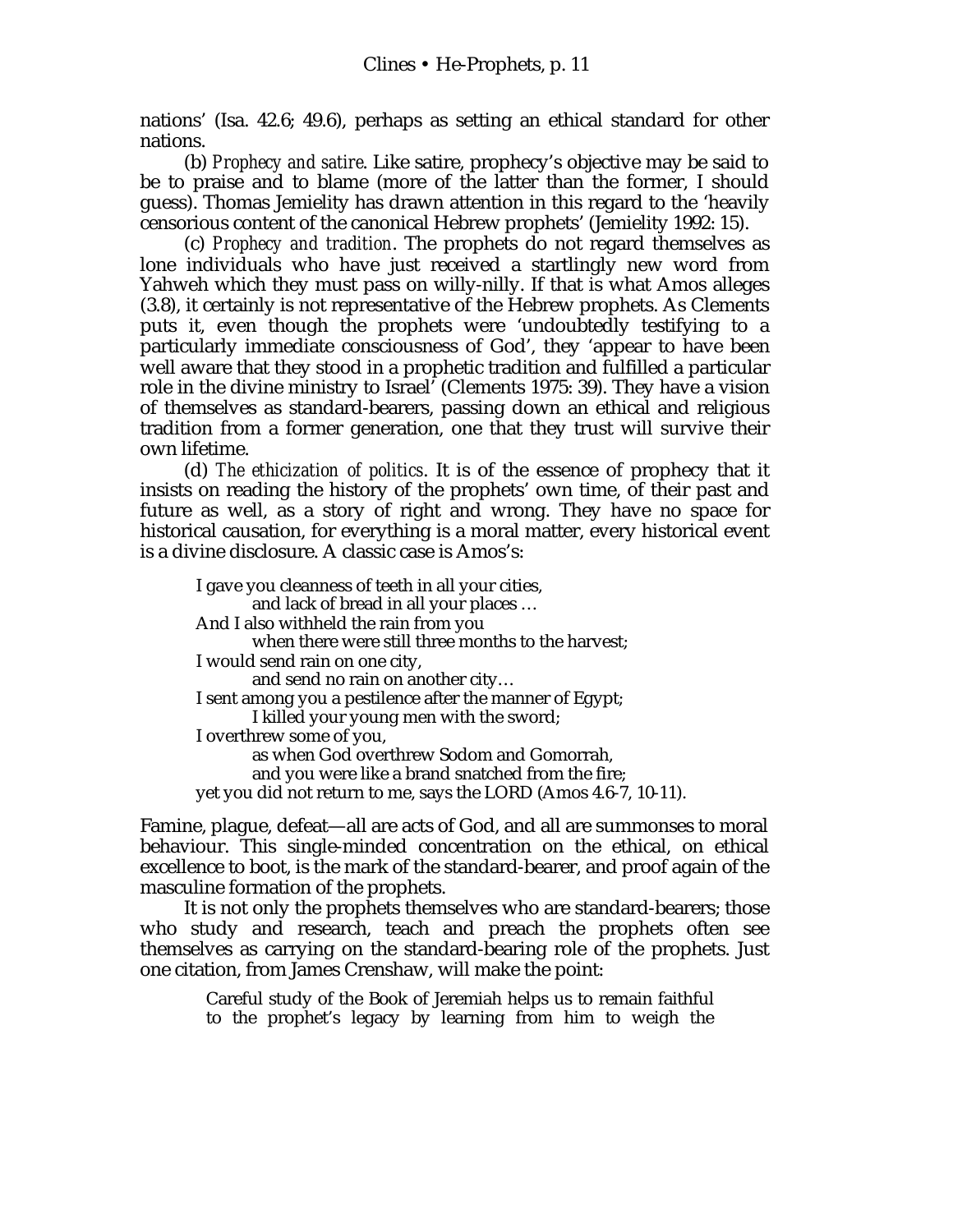traditions of the past and to use them in the struggle to forge a better world.<sup>27</sup>

Remaining faithful to the prophet is clearly an important ideal for this man, since the modern scholar sees himself as a legatee of the prophet, who will find his own fulfilment in recapitulating the ideals and experiences of the prophet.<sup>28</sup>

#### **8. Masculinity as a Problem**

How is the masculinity of the prophetic texts a problem, and for whom is it a problem? $29$ 

It is a problem for the prophets themselves, for they do not know they speak only in Gavrit, as I term the language of masculinity (translated as Masclish). Like M. Jourdain, who had been speaking prose for forty years without knowing it,<sup>30</sup> the prophets use Gavrit pervasively and exclusively, but know nothing of it. Unlike women, who can only ever define themselves over against males, men have long been accustomed to equating maleness with humanity. A woman prophet, a haybn, can only ever know herself as a female counterpart of a aybn, but a male aybn will never think of himself as a masculine haybn. As the linguists say, aybn is an unmarked form, and in the real world it is the unmarked who call the shots.

Whether the masculinity of the prophets is a problem for interpreters of the Bible depends on how they value the Bible. If they regard the Bible as an ancient text like the Gilgamesh epic or the *Iliad* or the *Epistles* of Seneca, they will not find the masculinity of the prophets a problem, assuming they even notice it. But if they think of the Bible as the Word of God, or as a theological resource, or even merely as a cultural classic, they are bound to

 $27$  Crenshaw 1987: 100 (cf. 112). Of course, from a male point of view we cannot remain faithful to the prophet unless we know exactly which are and which are not authentic words of his, i.e. where *legitimacy* lies. Thus it is not surprising (though it is deeply saddening) that Crenshaw identifies the 'fundamental issue' in current Jeremiah research as the question, 'How can we recognize authentic materials of Jeremiah when the book contains distinctive literary styles?' (pp. 100-101).

 $28$  As a second example I offer the closing words from the preface to Hans Wildberger's Isaiah commentary (Wildberger 1991: viii): '[H]ope remains that the message of the prophet and the words of the many interpreters and interpolators within the book itself will begin to speak once again in a new way to our own age. The central theme of Isaiah's proclamation is as timely today as it was in the time of the prophet: … If you do not believe, then you will not remain.' The idea that the commentator is transmitting the words of the prophet to another age casts him as a standard-bearer. Interesting also, incidentally, is Wildberger's choice of this text (Isa. 7.9) as the 'timely' message of Isaiah when 'faith' or 'belief' is so scarce in Isaiah (28.16 seems to be the only other use of ˆma in such a sense). It couldn't be anything to do with Lutheran theology, could it?

<sup>&</sup>lt;sup>29</sup> Howard Eilberg-Schwartz is also worried about masculinity (Eilberg-Schwartz 1994), but his concern is different from mine. He finds 'the sexual body of a father God … troubling for the conception of masculinity', 'render[ing] the meaning of masculinity unstable' (pp. 1-2). I am more concerned with the effect of the masculinity of the prophets upon their writings and their readers.

<sup>30</sup> M. Jourdain appears in Molière's *Le Bourgeois gentilhomme*. He is astonished to find that he has been speaking prose for forty years without realizing it (*il y a plus de quarante ans que je dis de la prose sans que j'en susse rien*).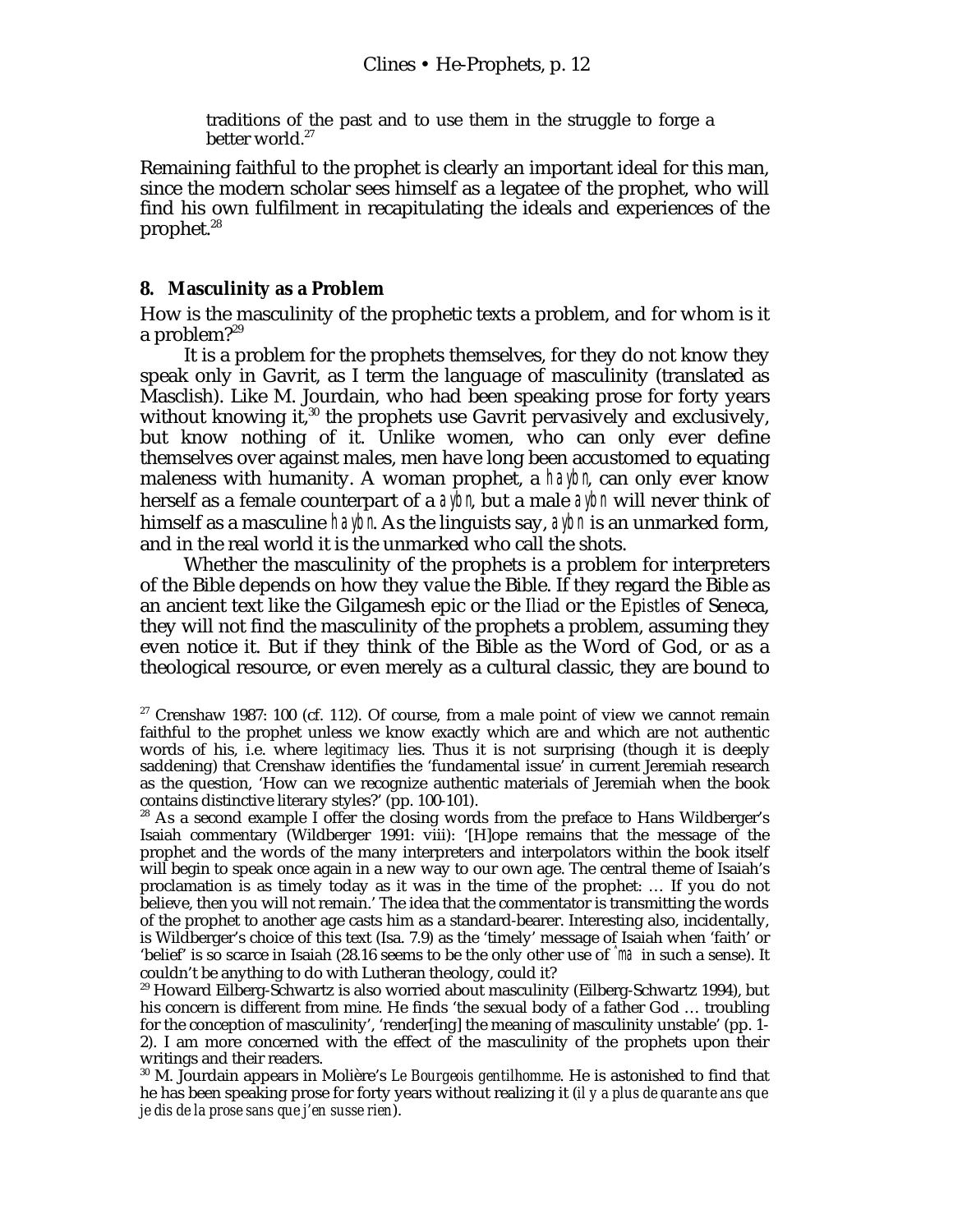have a problem translating Masclish into Human. How can a 'message' that comes in male attire, standing tall and girded with a sword, lifting high its standard yet fearful for its precarious honour, hope to speak to a world that is 53% female (to say nothing of the men in the other 47% who are troubled about traditional masculinity)?

Interpreters of the Bible (until now) have, of course chosen the best way of handling any problem: ignore it.<sup>31</sup>

# **BIBLIOGRAPHY**

| Adkins, A.W.<br>1960           | Merit and Responsibility: A Study in Greek Values (Oxford: Oxford                                                                                                                                                                                          |
|--------------------------------|------------------------------------------------------------------------------------------------------------------------------------------------------------------------------------------------------------------------------------------------------------|
|                                | <b>University Press).</b>                                                                                                                                                                                                                                  |
| Barton, J.                     |                                                                                                                                                                                                                                                            |
| 1980                           | Amos's Oracles against the Nations: A Study of Amos 1.3–2.5 (SOTSMS, 6;<br>Cambridge: Cambridge University Press).                                                                                                                                         |
| Bauer, Angela                  |                                                                                                                                                                                                                                                            |
| 1998                           | 'Das Buch Jeremia. Wenn kluge Klagefrauen und prophetische<br>Pornographie den Weg ins Exil weisen', in Kompendium feministische<br>Bibelauslegung (ed. Luise Schottroff; Gütersloh: Christian Kaiser,<br>Gütersloher Verlagshaus), pp. 258-69.            |
| <b>Brenner, Athalya</b>        |                                                                                                                                                                                                                                                            |
| 1993                           | On "Jeremiah" and the Poetics of (Prophetic?) Pornography', in Athalya<br>Brenner and Fokkelien van Dijk-Hemmes, On Gendering Texts: Female and<br>Male Voices in the Hebrew Bible (Biblical Interpretation Series, 1; Leiden: E.J.<br>Brill), pp. 178-93. |
| 1996                           | 'Pornoprophetics Revisited: Some Additional Reflections', JSOT 70 (1996),<br>pp. 63-86.                                                                                                                                                                    |
| 1997                           | The Intercourse of Knowledge: On Gendering Desire and 'Sexuality' in the<br>Hebrew Bible (Leiden: E.J. Brill), pp. 153-74.                                                                                                                                 |
| <b>Brettler, Marc</b>          |                                                                                                                                                                                                                                                            |
| 1993                           | 'Images of YHWH the Warrior in Psalms', Semeia 61, pp. 135-65.                                                                                                                                                                                             |
| <b>Brittan, Arthur</b><br>1989 | Masculinity and Power (Oxford: Basil Blackwell).                                                                                                                                                                                                           |
| Cairns, Douglas L.             |                                                                                                                                                                                                                                                            |
| 1993                           | Aidos: The Psychology and Ethics of Honour and Shame in Ancient Greek<br>Literature (Oxford: Clarendon Press).                                                                                                                                             |
| Carroll, Robert P.             |                                                                                                                                                                                                                                                            |
|                                | <sup>31</sup> There are, for example, no references to 'male' or 'masc*' in 700 references to books and<br>articles on prophecy in the Aktinos database (http://iktinos.swim.org/da-ba/index.html).                                                        |

A fuller version of the present paper may be found at www.sheffield.ac.uk/bibs/DJACcurrres/Articles.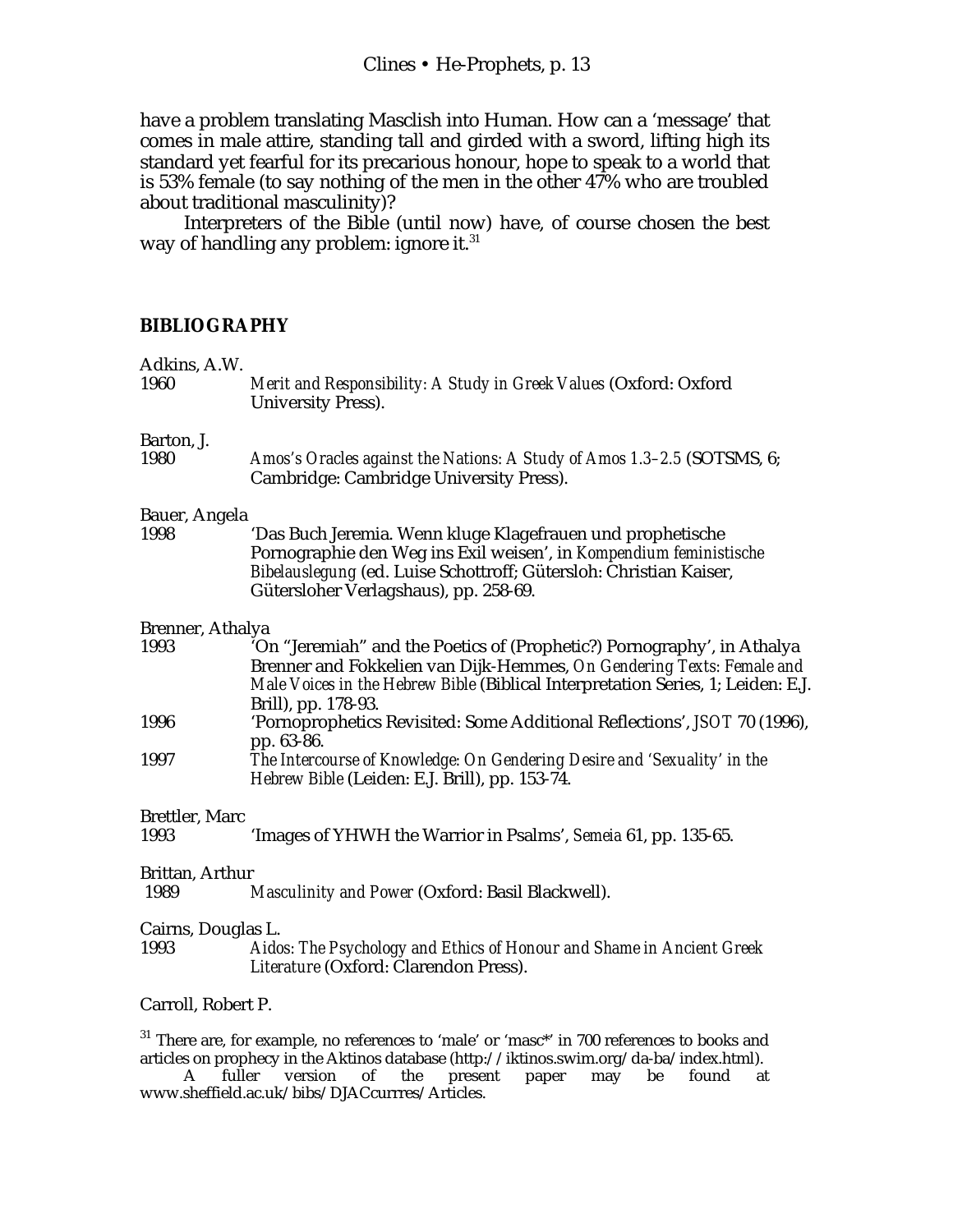| 1995                                                                                                   | 'Desire under the Terebinths: On Pornographic Representation in the<br>Prophets-A Response', in A Feminist Companion to The Latter Prophets (ed.<br>Athalya Brenner; The Feminist Companion to the Bible, 8; Sheffield:<br>Sheffield Academic Press), pp. 275-307.                                                                                                      |  |
|--------------------------------------------------------------------------------------------------------|-------------------------------------------------------------------------------------------------------------------------------------------------------------------------------------------------------------------------------------------------------------------------------------------------------------------------------------------------------------------------|--|
| Clines, David J.A.<br>1987                                                                             | 'The Parallelism of Greater Precision: Notes from Isaiah 40 for a Theory of<br>Hebrew Poetry', in New Directions in Hebrew Poetry (ed. Elaine R. Follis;<br>JSOTSup, 40; Sheffield: JSOT Press), pp. 77-100 (reprinted in On the Way to<br>the Postmodern: Old Testament Essays, 1967-1998, I (JSOTSup, 292;<br>Sheffield: Sheffield Academic Press, 1998), pp. 314-36. |  |
| forthcoming                                                                                            | 'Paul, the Invisible Man', in Semeia (ed. Janice Capel Anderson and<br>Stephen D. Moore).                                                                                                                                                                                                                                                                               |  |
| Clements, R.E.<br>1975                                                                                 | Prophecy and Tradition (Growing Points in Theology; Oxford: Basil<br>Blackwell).                                                                                                                                                                                                                                                                                        |  |
| Coote, Robert<br>1981                                                                                  | Amos among the Prophets: Composition and Theology (Philadelphia: Fortress<br>Press).                                                                                                                                                                                                                                                                                    |  |
| Crenshaw, James L.<br>1987                                                                             | 'A Living Tradition: The Book of Jeremiah in Current Research', in<br>Interpreting the Prophets (ed. James Luther Mays and Paul Achtemeier;<br>Philadelphia: Fortress Press), pp. 100-12.                                                                                                                                                                               |  |
| 1996                                                                                                   | <b>Edley, Nigel and Margaret Wetherell</b><br>'Masculinity, Power and Identity', in Understanding Masculinities (ed.<br>Máirtín Mac an Ghaill; Buckingham: Open University Press), pp. 97-113.                                                                                                                                                                          |  |
| Eilberg-Schwartz, Howard<br>1994                                                                       | God's Phallus: And Other Problems for Men and Monotheism (Boston: Beacon<br>Press).                                                                                                                                                                                                                                                                                     |  |
| Exum, J. Cheryl<br>1995                                                                                | 'The Ethics of Biblical Violence against Women', in The Bible in Ethics (ed.<br>John W. Rogerson, Margaret Davies and Daniel M. Carroll R.; JSOTSup,<br>207; Sheffield: JSOT Press), pp. 248-71.                                                                                                                                                                        |  |
| 1996                                                                                                   | Plotted, Shot, and Painted: Cultural Representations of Biblical Women<br>(JSOTSup, 215; Gender, Culture, Theory, 3; Sheffield: Sheffield Academic<br>Press).                                                                                                                                                                                                           |  |
| <b>Finley, Moses</b><br>1962                                                                           | The World of Odysseus (London: Penguin Books).                                                                                                                                                                                                                                                                                                                          |  |
| Glazier-MacDonald, Beth<br>Malachi: The Divine Messenger (SBLDS, 98; Atlanta: Scholars Press).<br>1987 |                                                                                                                                                                                                                                                                                                                                                                         |  |
| Harris, Ian M.<br>1995                                                                                 | Messages Men Hear: Constructing Masculinities (London: Taylor & Francis).                                                                                                                                                                                                                                                                                               |  |
| Hayes, John H.                                                                                         |                                                                                                                                                                                                                                                                                                                                                                         |  |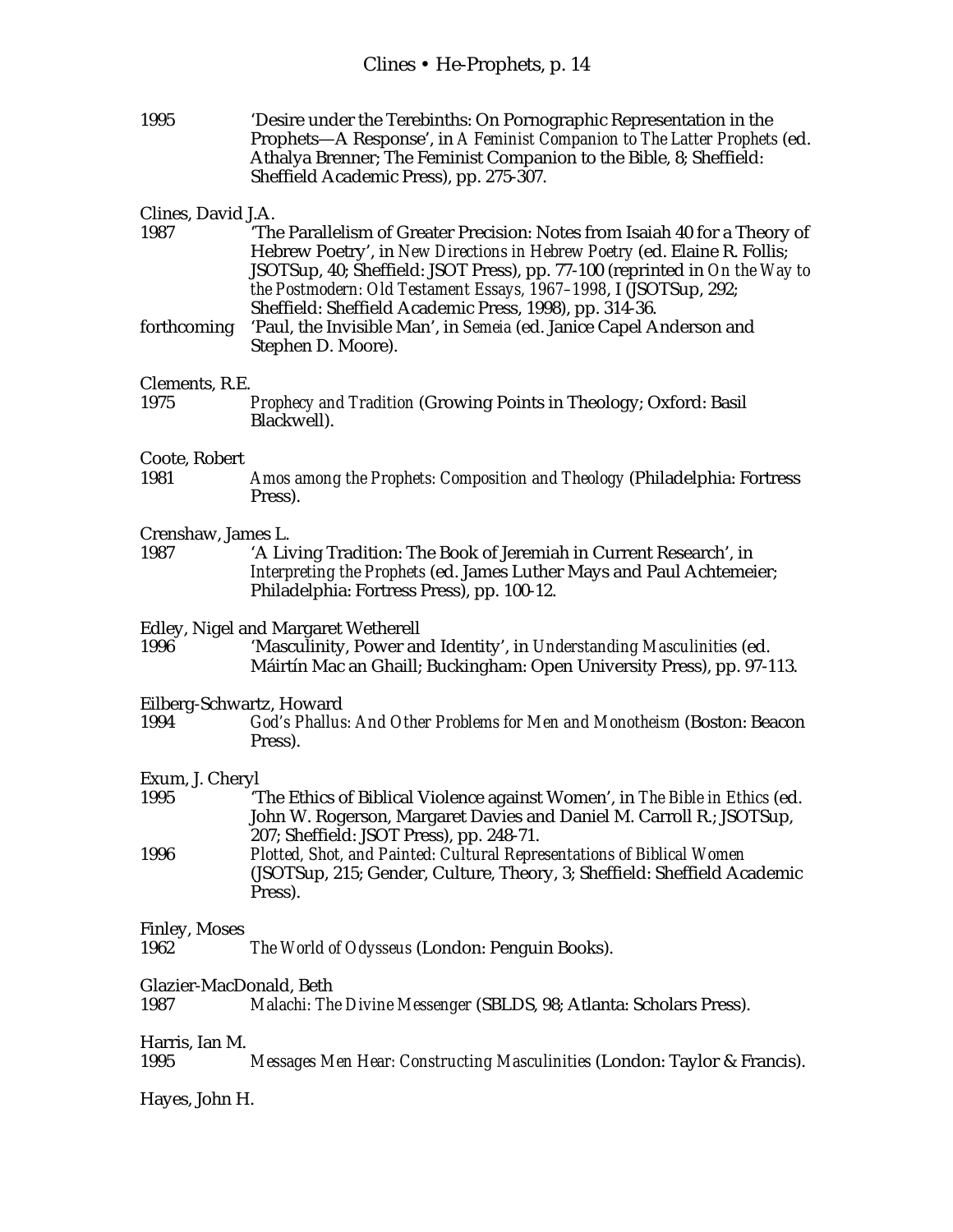# Clines • He-Prophets, p. 15

| 1988                          | Amos, the Eighth-Century Prophet: His Times and his Preaching (Nashville:<br>Abingdon Press).                                                                                                                                                                                                                                   |
|-------------------------------|---------------------------------------------------------------------------------------------------------------------------------------------------------------------------------------------------------------------------------------------------------------------------------------------------------------------------------|
| Hiebert, Theodore             | 'Warrior, Divine', in Anchor Bible Dictionary (ed. David Noel Freedman;                                                                                                                                                                                                                                                         |
| 1992                          | New York: Doubleday), VI, pp. 876-80.                                                                                                                                                                                                                                                                                           |
| Jemielity, Thomas             | Satire and the Hebrew Prophets (Literary Currents in Biblical Interpretation;                                                                                                                                                                                                                                                   |
| 1992                          | Louisville, KY: Westminster/John Knox Press).                                                                                                                                                                                                                                                                                   |
| Klingbeil, Martin<br>1999     | Yahweh Fighting from Heaven: God as Warrior and as God of Heaven in the<br>Hebrew Psalter and Ancient Near Eastern Iconography (Orbis biblicus et<br>orientalis, 169; Freiburg, Switzerland: Universitätsverlag).                                                                                                               |
| 1995                          | Longman, Tremper, III and Daniel G. Reid<br>God is a Warrior (Studies in Old Testament Biblical Theology; Grand<br>Rapids: Zondervan).                                                                                                                                                                                          |
| Miller, Patrick D., Jr        | The Divine Warrior in Early Israel (Harvard Semitic Monographs, 5;                                                                                                                                                                                                                                                              |
| 1973                          | Cambridge, MA: Harvard University Press).                                                                                                                                                                                                                                                                                       |
| <b>Moxnes, Halvor</b><br>1993 | 'Honor and Shame', BTB 23, pp. 167-76.                                                                                                                                                                                                                                                                                          |
| Peristiany, J.D. (ed.)        | Honour and Shame: The Values of Mediterranean Society (London:                                                                                                                                                                                                                                                                  |
| 1965                          | Weidenfeld & Nicolson).                                                                                                                                                                                                                                                                                                         |
| Polaski, Sandra Hack          | Paul and the Discourse of Power (Gender, Culture, Theory, 8; The Biblical                                                                                                                                                                                                                                                       |
| 1999                          | Seminar, 62; Sheffield: Sheffield Academic Press).                                                                                                                                                                                                                                                                              |
| Römer, Thomas                 | Dieu obscur: Le sexe, la cruauté et la violence dans l'Ancien Testament (Essais                                                                                                                                                                                                                                                 |
| 1996                          | bibliques, 27; Geneva: Labor et Fides), pp. 77-96.                                                                                                                                                                                                                                                                              |
| Ross, James F.<br>1962        | 'The Prophet as Yahweh's Messenger', in Israel's Prophetic Heritage: Essays<br>in Honor of James Muilenburg (ed. Bernhard W. Anderson and Walter<br>Harrelson; London: SCM Press), pp. 98-107; reprinted in Prophecy in Israel:<br>Search for an Identity (ed. David L. Petersen; Philadelphia: Fortress Press),<br>pp. 111-21. |
| Selvidge, Marla J.<br>1996    | 'Reflections on Violence and Pornography: Misogyny in the Apocalypse<br>and Ancient Hebrew Prophecy', in A Feminist Companion to the Hebrew<br>Bible in the New Testament (ed. Athalya Brenner; The Feminist Companion<br>to the Bible, 10; Sheffield: Sheffield Academic Press), pp. 274-85.                                   |

Setel, T. Drorah